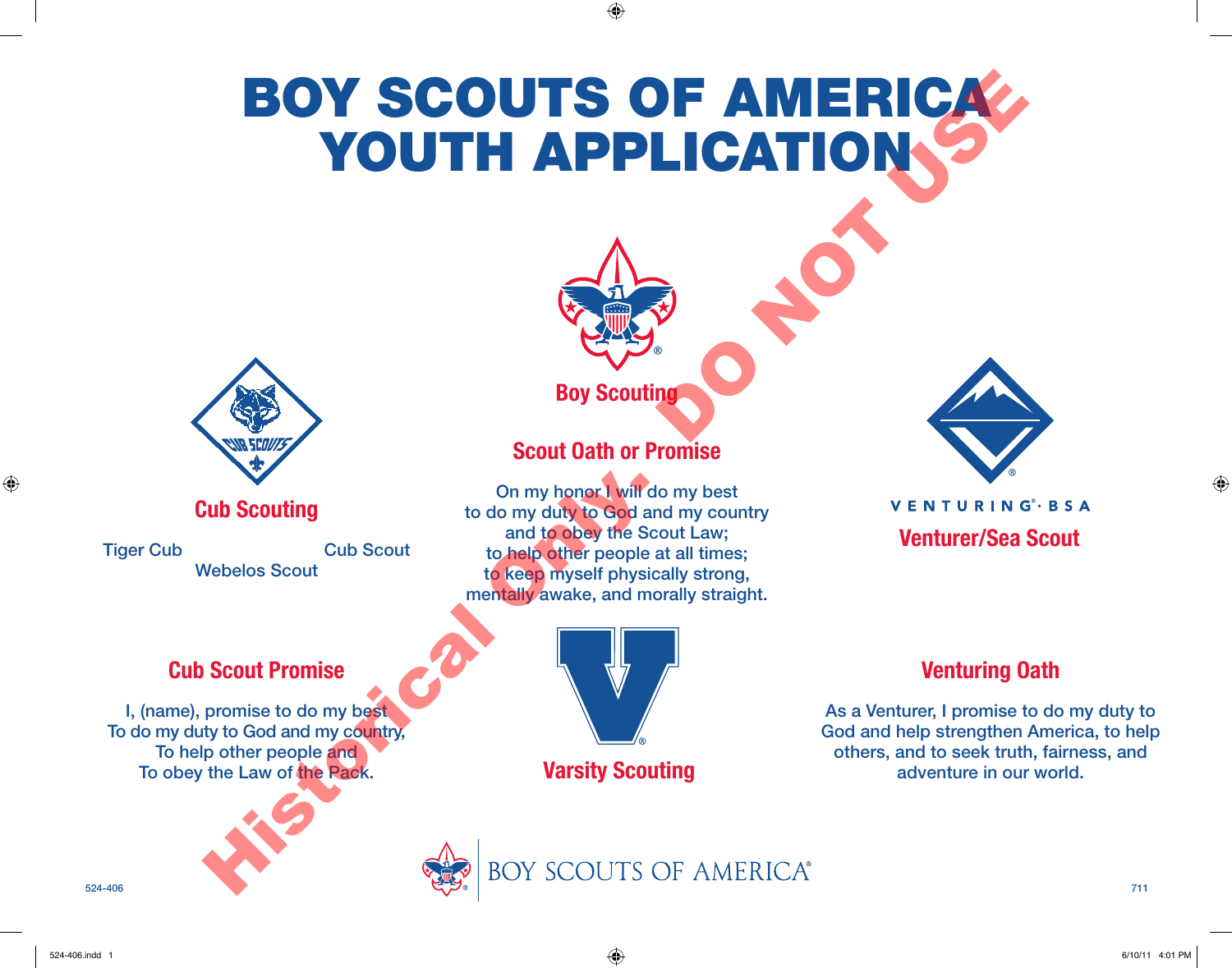#### **Boy Scouts of America Information for Parents**

⊕

**A parent or guardian must certify that he or she has read this information sheet for all applicants under 18 years of age.**

**(Venturing and Sea Scout members: It is important that you share this with your parents.)**

### **Welcome to the Boy Scouts of America!**

Your child is joining more than 4 million members of the Boy Scouts of America. Please take the time to review this material and reflect upon its importance. Visit www.scoutparents.org.

## **The BSA and the Chartered Organization**

The Boy Scouts of America makes Scouting available to our nation's youth by chartering community organizations to operate Cub Scout packs, Boy Scout troops, Varsity Scout teams, Venturing crews, and Sea Scout ships.

The chartered organization must provide an adequate and safe meeting place and capable adult leadership, and must adhere to the principles and policies of the BSA. The BSA local council provides unit leader training, program ideas, camping facilities, literature, professional guidance for volunteer leaders, and liability insurance protection.

#### **Scouting's Volunteers and You**

Scouting's adult volunteers provide leadership at the unit, district, council, and national levels. Many are parents of Scouts; many entered Scouting as youth members. Each chartered organization establishes a unit committee, which operates its Scouting unit, selects leadership, and provides support for a quality program. Unit committees depend on parents for membership and assistance.

**Youth Protection Begins With You™.** Child abuse is a serious problem in our society, and unfortunately, it can occur anywhere, even in Scouting. Youth safety is of paramount importance to Scouting. For that reason, the BSA continues to create barriers to abuse beyond what have previously existed in Scouting.

The Boy Scouts of America places the greatest importance on providing the most secure environment possible for our youth members. To maintain such an environment, the BSA has developed numerous procedural and leadership selection policies, and provides parents and leaders with numerous online and print resources for the Cub Scout, Boy Scout, and Venturing programs.

All Cub Scout, Boy Scout, Venturing, and Sea Scout parents should review *How to Protect Your Children From Child Abuse: A Parent's Guide* booklet in the Cub Scout and Boy Scout handbooks or at www.scouting.org/training/youthprotection.

#### **Become a ScoutParent**

A ScoutParent must be at least 21 years old and be a parent or adult mentor of a Scout. The ScoutParent enthusiastically participates with their Scout and also helps volunteer leaders provide the best quality program experience to all youth in every unit. Visit www.scoutparents.org.

**Note:** If the parent is not serving as a ScoutParent, the parental signature on the application indicates approval of the ScoutParent, and also if the ScoutParent does not live at the same address as the Scout, a separate adult application is required.

The respective unit committee selects the Cubmaster, Scoutmaster, Varsity Scout Coach, Venturing Advisor, or Sea Scout Skipper, subject to approval of the head of the chartered organization or the chartered organization representative and of the BSA. The unit leader must be a good role model because our children's values and lives will be influenced by that leader. You need to know your child's unit leader and be involved in the unit committee's activities so you can evaluate and help direct that influence.

Scouting uses a fun program to promote character development, citizenship training, and personal fitness for every member. You can help by encouraging perfect attendance, assisting with your child's advancement, attending meetings for parents, assisting with transportation, and assisting when called upon by the unit leader.

## **Program Policies**

Chartered organizations agree to use the Scouting program in accordance with their own policies as well as those of the BSA. The program is flexible, but major departures from BSA methods and policies are not permitted. As a parent, you should be aware that

- Leadership is restricted to qualified adults who subscribe to the precepts of the Declaration of Religious Principle, the Scout Oath, the Scout Law, and the BSA Standards of Leadership.
- Citizenship activities are encouraged, but partisan political activities are prohibited.
- Military training and drills are prohibited. Marksmanship and elementary drill for ceremonies are permitted.
- The Boy Scouts of America recognizes the importance of religious faith and duty; it leaves sectarian religious instruction to the member's religious leaders and family.
- Members who do not belong to a unit's religious chartered organization shall not be required to participate in its religious activities.

## **Youth Protection Policies**

- Two registered adult leaders or one registered adult leader and a parent of a participant, one of whom must be 21 years of age or older, are required on all trips and outings. If trips and outings are coeducational, leaders of both genders must be present.
- One-on-one activities between youth members and adult leaders are never permitted. Even personal Scout conferences must be conducted in plain view of others.
- Corporal punishment, hazing and bullying are not permitted in Scouting. Only constructive discipline is acceptable. Parents and unit leaders must work together to solve discipline problems.

New leaders are required to take Youth Protection training within 30 days of registering, and Youth Protection training must be taken every two years.

- • We encourage all parents to be involved with their Scout. There are no "secret" organizations in Scouting and all Scouting activities are open to parental visitation.
- • If you suspect that a child has been abused, immediately contact the local authorities and the Scout executive.

### **Excerpt from the Declaration of Religious Principle**

The Boy Scouts of America maintains that no member can grow into the best kind of citizen without recognizing an obligation to God and, therefore, recognizes the religious element in the training of the member, but it is absolutely nonsectarian in its attitude toward that religious training. Its policy is that the home and organization or group with which the member is connected shall give definite attention to religious life. Only persons willing to subscribe to these precepts of the Declaration of Religious Principle and to the Bylaws of the Boy Scouts of America shall be entitled to certificates of membership. A pure distributed by Routing of Books of Americal Christopher is the two states for example, the same of the same of the same of the same of the same of the same of the same of the same of the same of the same of the sam

### **Policy of Nondiscrimination**

Youth membership in the Boy Scouts of America is open to all boys and young adults who meet the joining requirements. Membership in Scouting, advancement, and achievement of leadership in Scouting units are open to all youth without regard to race or ethnic background and are based entirely upon individual merit.

**Ethnic background information.** The BSA receives inquiries from various agencies regarding racial composition. Please fill in the appropriate circle on the application to indicate ethnic background.

### **Thank You**

The Boy Scouts of America appreciates you taking time to become familiar with Scouting. We feel that an informed parent is a strong ally in delivering the Scouting program. Help us keep the unit program in accord with Scouting principles. Alert the unit committee, chartered organization representative, and head of the chartered organization to any major deviations. Please do your fair share to support a quality unit program.

⊕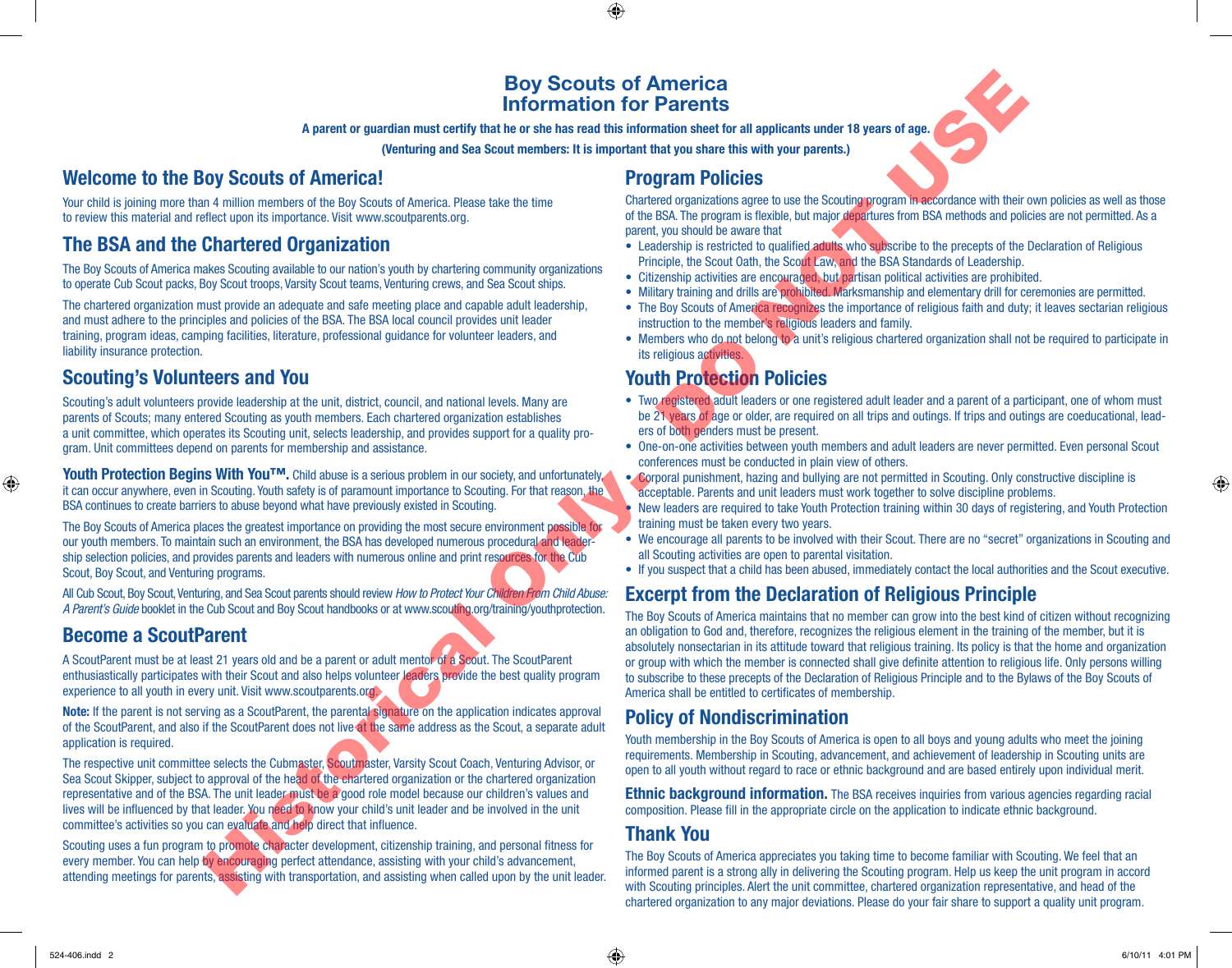⊕

#### **Tips for completing the Application for Youth Membership:**

Print—do not use cursive.

- $\geq$ Use black or dark blue ink.
- $\triangleright$ Press firmly when printing.
- $\blacktriangleright$ Print one letter only in each box.
- $>$ Use uppercase letters and stay within the blue boxes for legibility.
- $\blacktriangleright$  Fill in circles; do not use check marks.
- $\triangleright$ Make sure you have all needed signatures on application.
- $\geq$ Don't alter the application—it could affect the quality of the scan.

Mailing address example:



## *BOYS' LIFE* **MAGAZINE**



**Boys' Life** is the monthly magazine of the Boy Scouts of America. It will help in your Scouting program and stimulate your interest in good reading. The subscription is only \$12 a year (half the new regular rate of \$24 a year). Just fill in the *Boys' Life* circle on the application. Please calculate and remit the appropriate state and local taxes. On late registrations it may be necessary to deliver back issues. *Boys' Life* will not begin for at least two months after you register.

# **Joining Requirements Parent/Guardian Information**

#### **Cub Scout Pack**

Pack membership is open to boys.

- 1. Complete the information on the application page and sign your name, indicating approval.
- 2. Give the completed application and fees to the Cubmaster.

**Tiger Cub—**Must be under the age of 8, have completed kindergarten or be in the first grade, or be age 7. **Cub Scout—Must have completed first grade but not completed third grade, or be age 8 or 9.** Webelos Scout—Must have completed third grade but not completed fifth grade, or be age 10 but not yet 11<sup>1</sup>/<sub>2</sub>.

#### **Parent Agreement**

⊕

I have read the Cub Scout Promise and I want my son to join the pack. I will assist him in observing the policies of the Boy Scouts of America and of his pack's chartered organization. I will

- • *While he is a Tiger Cub, serve as his adult partner and participate in all meetings and activities and approve his advancement.\**
- • *While he is a Cub Scout, help him grow as a Cub Scout and approve his Cub Scout advancement.*
- *While he is a Tiger Cub, Cub Scout, or Webelos Scout, attend monthly pack meetings and take part in other activities; assist pack leaders as needed.*

\**If the parent is not serving as the adult partner, the parental signature on the application indicates approval of the adult partner and also if the adult partner does not live at the same address as the Tiger Cub, a separate adult application is required.*

Health information. Please fill out the Annual Health and Medical Record, No. 680-001, found on www.scouting.org/forms and give it to the unit leader.

# **Venturing Crew/Sea Scout Ship (Coeducational)**

I submit my \$15 registration fee for one year. I am at least 13 years of age and have completed the eighth grade or am 14 years of age and not yet 21. Must have parent/guardian approval if under 18 years of age*.*

Venturers and Sea Scouts registered in a crew or ship prior to their 21st birthday may continue as members after their 21st birthday until the crew or ship recharters or until they reach their 22nd birthday, whichever comes first.

Venturing and Sea Scouting include challenging physical and mental activities. If you have not recently had a complete medical examination, you are urged to see your family physician. Notify your Advisor/Skipper if you require special medication or if your physician recommends limited activity. Please fill out the Annual Health and Medical Record, No. 680-001, found on www.scouting.org/forms and give it to the unit leader.

# **Boy Scout Troop/Varsity Team**

#### **Boy Scout Troop**

Your son can be a Scout if he has completed the fifth grade and is at least 10 years old or is age 11 or has earned the Arrow of Light Award and is at least 10 years old, but has not reached age 18.

- 1. Complete the application (sign your name, indicating approval).
- 2. Give the completed application and fees to the Scoutmaster.
- 3. Secure a copy of the *Boy Scout Handbook* and complete the joining requirements as listed.

**Health information.** Please fill out the Annual Health and Medical Record, No. 680-001, found on www.scouting.org/forms and give it to the unit leader.

#### **Varsity Team**

**Health information.** Varsity Scouting involves strenuous activities. You should inform your Varsity Scout Coach of any condition that might limit your son's participation. Please fill out the Annual Health and Medical Record, No. 680-001, found on www.scouting.org/forms and give it to the unit leader. *Cut along dotted line.*

| ng the Application for Youth Membership:<br>ve.                                                                                                                                                                                                                                                                                                                               |                                    |                                                | <b>BOYS' LIFE MAGAZINE</b>                                                                                                                                                                  |                                                                                                                                                                                                                                                                                                                                                                                                                             |
|-------------------------------------------------------------------------------------------------------------------------------------------------------------------------------------------------------------------------------------------------------------------------------------------------------------------------------------------------------------------------------|------------------------------------|------------------------------------------------|---------------------------------------------------------------------------------------------------------------------------------------------------------------------------------------------|-----------------------------------------------------------------------------------------------------------------------------------------------------------------------------------------------------------------------------------------------------------------------------------------------------------------------------------------------------------------------------------------------------------------------------|
| nk.<br>ng.                                                                                                                                                                                                                                                                                                                                                                    |                                    |                                                |                                                                                                                                                                                             | A message to parents. The youth registration fee is \$15 for one year                                                                                                                                                                                                                                                                                                                                                       |
| ach box.<br>nd stay within the blue boxes for legibility.<br>e check marks.<br>needed signatures on application.<br>on-it could affect the quality of the scan.                                                                                                                                                                                                               |                                    |                                                | begin for at least two months after you register.                                                                                                                                           | Boys' Life is the monthly magazine of the Boy Scouts of America. It will help in your Scouting pro<br>stimulate your interest in good reading. The subscription is only \$12 a year (half the new regular<br>\$24 a year). Just fill in the Boys' Life circle on the application. Please calculate and remit the app<br>state and local taxes. On late registrations it may be necessary to deliver back issues. Boys' Life |
| R<br>s<br>s                                                                                                                                                                                                                                                                                                                                                                   |                                    |                                                |                                                                                                                                                                                             |                                                                                                                                                                                                                                                                                                                                                                                                                             |
|                                                                                                                                                                                                                                                                                                                                                                               | <b>Joining Requirements</b>        |                                                |                                                                                                                                                                                             |                                                                                                                                                                                                                                                                                                                                                                                                                             |
|                                                                                                                                                                                                                                                                                                                                                                               | <b>Parent/Guardian Information</b> |                                                |                                                                                                                                                                                             |                                                                                                                                                                                                                                                                                                                                                                                                                             |
| boys.<br>n on the application page and sign your name, indicating approval.<br>ication and fees to the Cubmaster.                                                                                                                                                                                                                                                             | <b>Boy Scout Troop</b>             |                                                | <b>Boy Scout Troop/Varsity Team</b><br>Arrow of Light Award and is at least 10 years old, but has not reached age 18.<br>1. Complete the application (sign your name, indicating approval). | Your son can be a Scout if he has completed the fifth grade and is at least 10 years old or is age 11 or has earr                                                                                                                                                                                                                                                                                                           |
| he age of 8, have completed kindergarten or be in the first grade, or be age 7.<br>pleted first grade but not completed third grade, or be age 8 or 9.<br>completed third grade but not completed fifth grade, or be age 10 but not yet 11½.                                                                                                                                  |                                    |                                                | 2. Give the completed application and fees to the Scoutmaster.                                                                                                                              | Secure a copy of the <i>Boy Scout Handbook</i> and complete the joining requirements as listed.<br>Health information. Please fill out the Annual Health and Medical Record, No. 680-001, found on www.scouting.or                                                                                                                                                                                                          |
| omise and I want my son to join the pack. I will assist him in observing the<br>America and of his pack's chartered organization. I will<br>erve as his adult partner and participate in all meetings and activities and<br>help him grow as a Cub Scout and approve his Cub Scout advancement.<br>Cub Scout, or Webelos Scout, attend monthly pack meetings and take part in | <b>Varsity Team</b>                | and give it to the unit leader.                |                                                                                                                                                                                             | Varsity Scouting-A male youth must be at least 14 years of age and not yet 18.<br>(Complete the application process as above and give it to the Varsity Coach.)<br>Health information. Varsity Scouting involves strenuous activities. You should inform your Varsity Scout Coa<br>condition that might limit your son's participation. Please fill out the Annual Health and Medical Record, No. 68                        |
| ck leaders as needed.                                                                                                                                                                                                                                                                                                                                                         |                                    |                                                | found on www.scouting.org/forms and give it to the unit leader.                                                                                                                             | Cut along dotted line.                                                                                                                                                                                                                                                                                                                                                                                                      |
| g as the adult partner, the parental signature on the application indicates<br>er and also if the adult partner does not live at the same address as the<br>application is required.                                                                                                                                                                                          |                                    | <b>Registration and Subscription Fee Chart</b> |                                                                                                                                                                                             | <b>TEMPORARY MEMBERSHIP</b>                                                                                                                                                                                                                                                                                                                                                                                                 |
| fill out the Annual Health and Medical Record, No. 680-001, found on<br>I give it to the unit leader.                                                                                                                                                                                                                                                                         | Term per<br>month                  | Youth/adult<br>registration fee                | <b>Boys' Life</b><br>subscription fee                                                                                                                                                       | <b>CERTIFICATE</b><br>(Good for 60 days)                                                                                                                                                                                                                                                                                                                                                                                    |
|                                                                                                                                                                                                                                                                                                                                                                               | 1                                  | 1.25<br>2.50                                   | 2.00                                                                                                                                                                                        | This certifies that                                                                                                                                                                                                                                                                                                                                                                                                         |
| /Sea Scout Ship (Coeducational)                                                                                                                                                                                                                                                                                                                                               | 2                                  | 3.75                                           | 3.00                                                                                                                                                                                        |                                                                                                                                                                                                                                                                                                                                                                                                                             |
| fee for one year. I am at least 13 years of age and have completed the eighth                                                                                                                                                                                                                                                                                                 | 4                                  | 5.00                                           | 4.00                                                                                                                                                                                        |                                                                                                                                                                                                                                                                                                                                                                                                                             |
| and not yet 21. Must have parent/quardian approval if under 18 years of age.                                                                                                                                                                                                                                                                                                  | 5                                  | 6.25                                           | 5.00                                                                                                                                                                                        | is a member of                                                                                                                                                                                                                                                                                                                                                                                                              |
| istered in a crew or ship prior to their 21st birthday may continue as members<br>the crew or ship recharters or until they reach their 22nd birthday, whichever                                                                                                                                                                                                              | 6                                  | 7.50                                           | 6.00                                                                                                                                                                                        |                                                                                                                                                                                                                                                                                                                                                                                                                             |
|                                                                                                                                                                                                                                                                                                                                                                               | 7                                  | 8.75                                           | 7.00                                                                                                                                                                                        | Unit leader signature                                                                                                                                                                                                                                                                                                                                                                                                       |
| clude challenging physical and mental activities. If you have not recently had a                                                                                                                                                                                                                                                                                              | 8                                  | 10.00                                          | 8.00                                                                                                                                                                                        |                                                                                                                                                                                                                                                                                                                                                                                                                             |
| n, you are urged to see your family physician. Notify your Advisor/Skipper if you                                                                                                                                                                                                                                                                                             | 9                                  | 11.25                                          | 9.00                                                                                                                                                                                        | <b>Date</b>                                                                                                                                                                                                                                                                                                                                                                                                                 |
| if your physician recommends limited activity. Please fill out the Annual Health                                                                                                                                                                                                                                                                                              | 10                                 | 12.50                                          | 10.00                                                                                                                                                                                       |                                                                                                                                                                                                                                                                                                                                                                                                                             |
| 001, found on www.scouting.org/forms and give it to the unit leader.                                                                                                                                                                                                                                                                                                          | 11                                 | 13.75                                          | 11.00                                                                                                                                                                                       | BOY SCOUTS OF AMERICA®                                                                                                                                                                                                                                                                                                                                                                                                      |
|                                                                                                                                                                                                                                                                                                                                                                               | 12                                 | 15.00                                          | 12.00                                                                                                                                                                                       |                                                                                                                                                                                                                                                                                                                                                                                                                             |

524-406.indd 3 6/10/11 4:01 PM 6/10/11 6:01 PM 6/10/11 6:01 PM 6/10/11 6:01 PM 6/10/11 6:01 PM 6/10/11 6:01 PM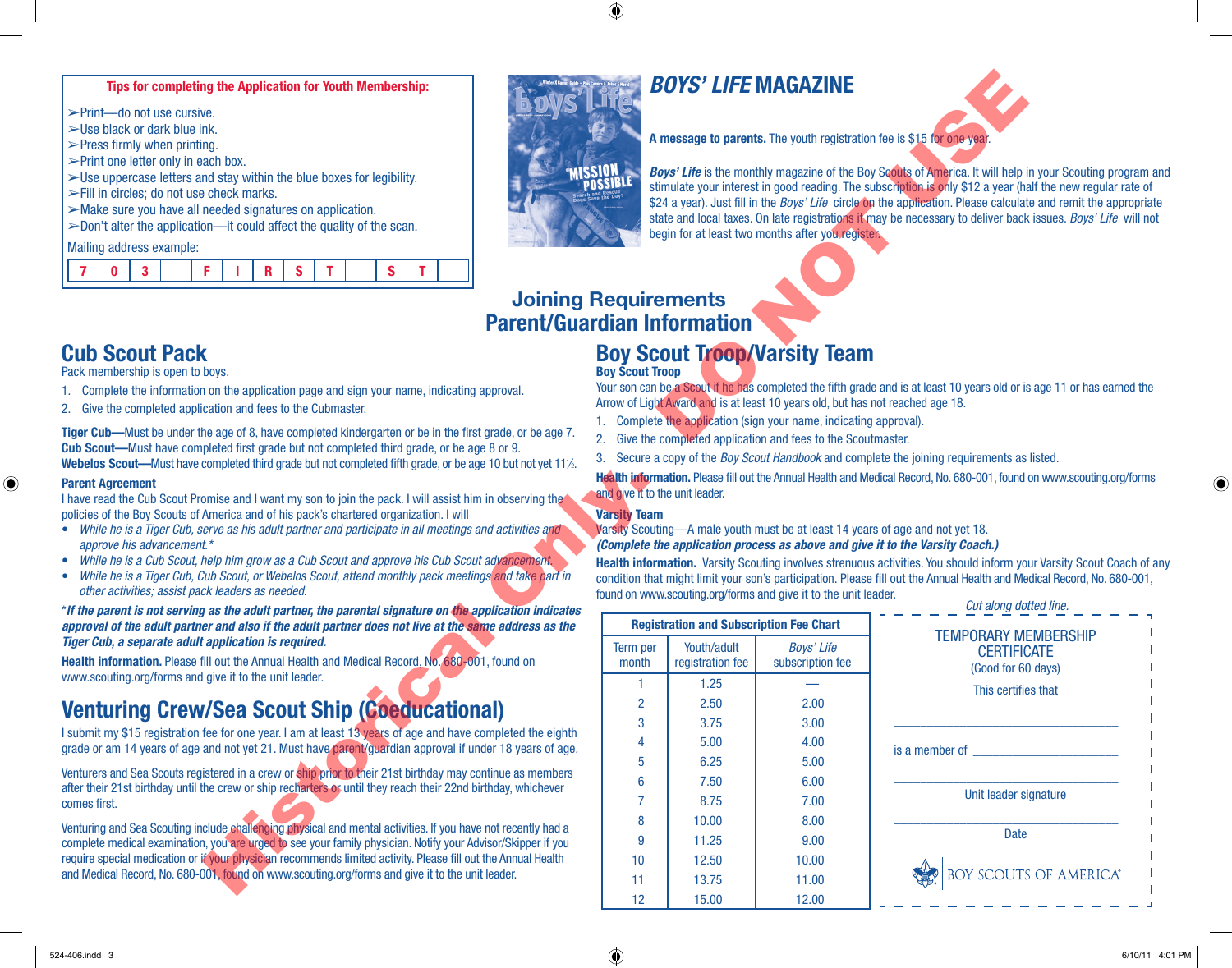$\bigoplus$ 

|                                                 |                                                                                                                                                                                     |                                             | <b>USE BLACK OR BLUE INK ONLY.</b>     |                                     |                              |                                                              |                                                                                                                                                                                         |                                  |
|-------------------------------------------------|-------------------------------------------------------------------------------------------------------------------------------------------------------------------------------------|---------------------------------------------|----------------------------------------|-------------------------------------|------------------------------|--------------------------------------------------------------|-----------------------------------------------------------------------------------------------------------------------------------------------------------------------------------------|----------------------------------|
| Print-do not use<br>cursive.                    | <b>Cub Scout</b><br><b>Unit type:</b><br>$O$ Pack<br>(Fill in the circle.)                                                                                                          | <b>Boy Scout</b><br><b>Ki</b> rgan          | <b>Varsity Scout</b><br>O<br>Team      | Venturing<br>$\bigcirc$ Crew        | Sea Scout<br>$\bigcirc$ Ship | ◯ Lone Cub Scout<br>◯ Lone Boy Scout                         | Unit No.:                                                                                                                                                                               |                                  |
| <b>Print one letter or</b>                      | For pack registration select one:                                                                                                                                                   | $\bigcap$ Tiger Cub                         | <b>A Cub Scout</b>                     | ◯ Webelos Scout                     |                              | ◯ Arrow of Light earned                                      |                                                                                                                                                                                         |                                  |
| number only in                                  | $\bigcap$ Mark here if new to Scouting.                                                                                                                                             | ◯ Former Scout                              | ◯ Former Venturer                      | <b>Q</b> Former Sea Scout           |                              |                                                              |                                                                                                                                                                                         |                                  |
| each box.                                       | ed membership certificate, registration may be accomplished in this unit by paying \$1 for processing the transfer Mark and attach certificate. It will be returned by the council. |                                             |                                        |                                     |                              |                                                              |                                                                                                                                                                                         |                                  |
| Use uppercase<br>letters and stay               |                                                                                                                                                                                     |                                             | $\bigcirc$ Pack                        | $\bigcirc$ Troop<br>$\bigcirc$ Team | $\bigcirc$ Crew              | <b>Q</b> Ship                                                |                                                                                                                                                                                         |                                  |
| within the blue                                 | Transfer from council number:                                                                                                                                                       | Unit type:                                  |                                        |                                     |                              |                                                              | • Fill in radio buttons                                                                                                                                                                 |                                  |
| boxes for legibility.                           | from unexpired certificate:                                                                                                                                                         |                                             |                                        |                                     |                              |                                                              | completely.                                                                                                                                                                             |                                  |
| first name (No initials or nicknames)           | Name and Ndress information (Please print one letter in each space—press hard, you are making a copy.)                                                                              | Middle name                                 |                                        | <b>Last name</b>                    |                              |                                                              | <b>Suffix</b>                                                                                                                                                                           |                                  |
| İΗ<br>$\boldsymbol{0}$<br>١W<br>N               |                                                                                                                                                                                     | $N$ D<br>A                                  | R E W                                  | S/M                                 | €                            |                                                              |                                                                                                                                                                                         |                                  |
| Mailing address<br><b>Country</b>               |                                                                                                                                                                                     |                                             | City                                   |                                     |                              |                                                              | <b>State</b><br>Zip code                                                                                                                                                                |                                  |
| S<br>$\overline{2}$<br>$\mathcal{S}$<br>IJ<br>4 | S<br>E<br>Е<br>l N<br> R <br>Τ<br>A                                                                                                                                                 |                                             | A                                      | 0 <br>lW                            |                              |                                                              | N<br> 3 <br>$\overline{2}$                                                                                                                                                              | 15<br>$\overline{4}$             |
| Home phone                                      | Date of birth (mm/dd/yyyy)                                                                                                                                                          |                                             | Grade                                  | Ethnic background:                  |                              |                                                              |                                                                                                                                                                                         |                                  |
| 5 5<br>$\overline{5}$<br>$\overline{2}$         | $\overline{5}$<br>$6\phantom{1}6$<br>$\overline{7}$<br>3<br>$\mathbf 0$<br>4                                                                                                        | 9<br>9                                      | 0 6 <br>5                              |                                     | Black/African American       | Native American                                              | $\bigcirc$ Asian<br>$\bigcirc$ Alaska Native                                                                                                                                            |                                  |
|                                                 |                                                                                                                                                                                     |                                             |                                        | Caucasian/White                     |                              | O Hispanic/Latino                                            | $\bigcirc$ Other<br>$\bigcirc$ Pacific Islander                                                                                                                                         |                                  |
| School                                          |                                                                                                                                                                                     |                                             |                                        | Gender:                             | $\bigcirc$ Male              | $\bigcirc$ Female                                            |                                                                                                                                                                                         |                                  |
| R <br>K<br>A                                    | Ε<br>ΙE<br>$ E $ M $ E N T A R Y$<br>E                                                                                                                                              |                                             |                                        |                                     |                              |                                                              | <b>Boys' Life</b><br>$\bigcirc$<br>subscription                                                                                                                                         |                                  |
|                                                 |                                                                                                                                                                                     |                                             |                                        |                                     |                              |                                                              |                                                                                                                                                                                         |                                  |
| Parent/guardian information                     | $\bigcirc$ Mark here if address is same as above.                                                                                                                                   |                                             | O I agree to be an active ScoutParent. |                                     |                              | $\bigcirc$ Mark here if you are the Tiger Cub adult partner. |                                                                                                                                                                                         |                                  |
|                                                 | O Mark here if the adult partner/ScoutParent is not living at the same address; complete and attach an adult application.                                                           |                                             |                                        |                                     |                              |                                                              |                                                                                                                                                                                         |                                  |
| Select relationship:                            | $\bigcirc$ Parent                                                                                                                                                                   | <b>O</b> Guardian                           | Grandparent                            |                                     | $\bigcirc$ Other (specify)   |                                                              |                                                                                                                                                                                         |                                  |
| First name (No initials or nicknames)           |                                                                                                                                                                                     | <b>Middle name</b>                          |                                        | Last name                           |                              |                                                              | Suffix                                                                                                                                                                                  |                                  |
| E<br> 0 R A H<br>B<br>D                         |                                                                                                                                                                                     | S(<br>$\mathsf{U}$                          | Ê                                      | S<br>Τ<br>M                         | Н                            |                                                              |                                                                                                                                                                                         |                                  |
| <b>Mailing address</b><br>Country               |                                                                                                                                                                                     |                                             | <b>City</b>                            |                                     |                              |                                                              | <b>State</b><br>Zip code                                                                                                                                                                |                                  |
| lS<br>U<br>$\overline{2}$<br>$ 3\rangle$<br>4   | S<br>E<br>R<br>E<br>A                                                                                                                                                               |                                             | $\mathsf{A}$                           | $\bf{0}$<br>١N                      |                              |                                                              | N<br>3 <br>$\overline{2}$                                                                                                                                                               | $\overline{5}$<br>$\overline{4}$ |
| Home phone                                      | Date of birth (mm/dd/yyyy)                                                                                                                                                          |                                             | <b>Occupation</b>                      |                                     | Employer                     |                                                              | Gender:                                                                                                                                                                                 |                                  |
| 5 5 5<br>2                                      | 5<br>$6\phantom{1}6$<br>3<br>4                                                                                                                                                      | $\sim$ $\sim$                               | $\overline{2}$                         |                                     |                              |                                                              | ЭM                                                                                                                                                                                      |                                  |
|                                                 |                                                                                                                                                                                     | Make sure you have<br>all needed signatures |                                        |                                     |                              |                                                              |                                                                                                                                                                                         |                                  |
| <b>Business phone</b>                           |                                                                                                                                                                                     | on application.                             | ng experience                          |                                     |                              | Cell phone                                                   |                                                                                                                                                                                         | ears<br>three<br><b>jg</b>       |
|                                                 |                                                                                                                                                                                     |                                             |                                        |                                     |                              |                                                              |                                                                                                                                                                                         |                                  |
| Parent/guardian email address                   |                                                                                                                                                                                     | $\circleda$                                 |                                        |                                     |                              |                                                              | I have read the attached information for parents and approve the application. I affirm that<br>I have or will review "How to Protect Your Children From Child Abuse: A Parent's Guide." |                                  |
|                                                 |                                                                                                                                                                                     |                                             |                                        |                                     |                              | Deborah Sue Smíth                                            |                                                                                                                                                                                         | file<br>$\overline{5}$<br>Retain |
| Signature of unit leader (or designee).         | <b>Bill Taylor</b>                                                                                                                                                                  | <b>Date</b>                                 |                                        |                                     |                              |                                                              | Signature of parent/guardian (required if applicant is under 18 years of age)                                                                                                           |                                  |

 $\bigoplus$ 

 $\bigoplus$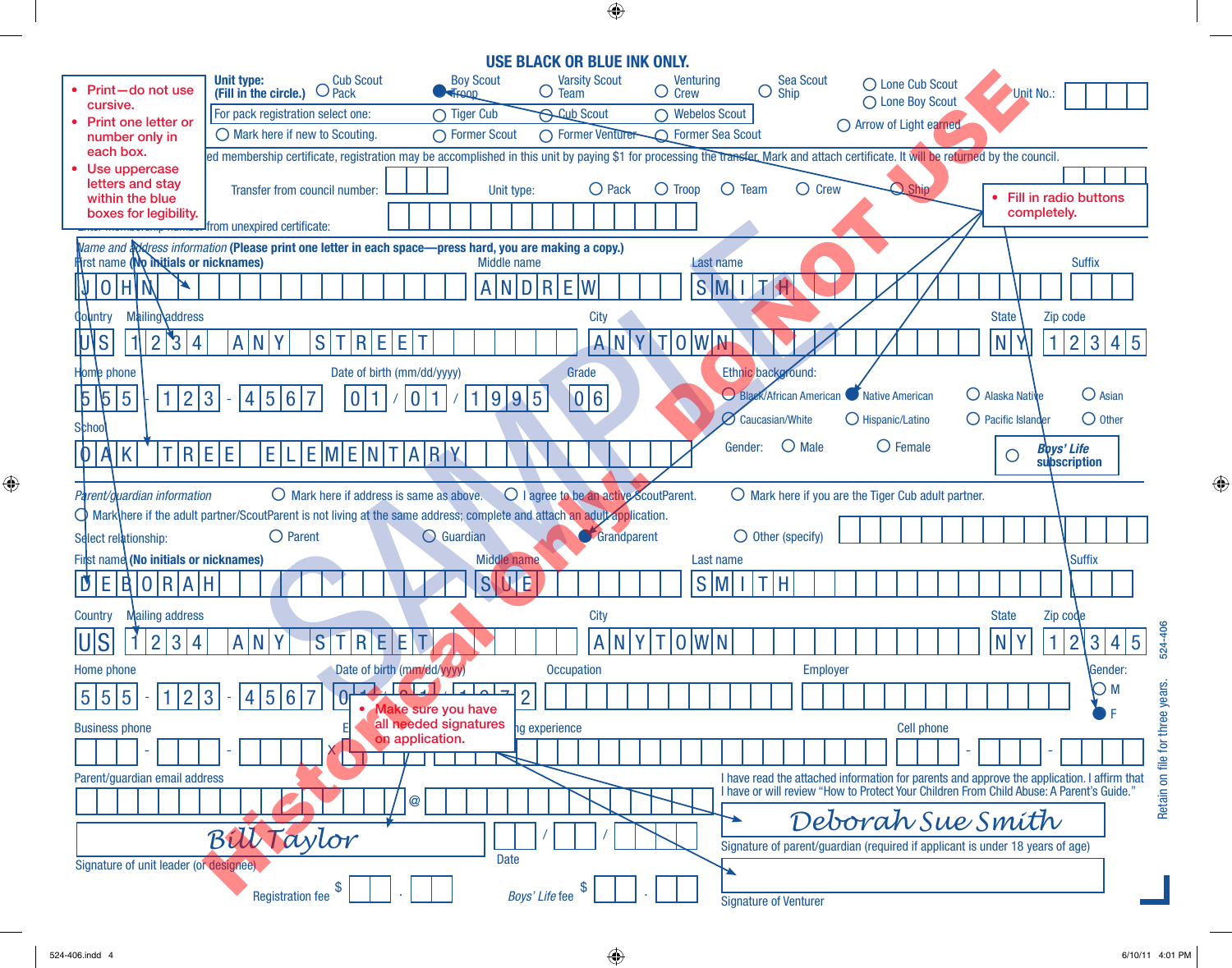$\bigoplus$ 

| YOUTH                                                                                                                                                                                                                             | <b>Cub Scout</b><br>Unit type:<br>(Fill in the circle.)<br>Pack                                                                                                                                                 | <b>Boy Scout</b><br>$\cup$ Troop | <b>Varsity Scout</b><br>Team         | Venturing<br>Crew    | Sea Scout<br>Ship             | Lone Cub Scout<br>Lone Boy Scout                                                                                                                                                     | Unit No.:                |                                   |
|-----------------------------------------------------------------------------------------------------------------------------------------------------------------------------------------------------------------------------------|-----------------------------------------------------------------------------------------------------------------------------------------------------------------------------------------------------------------|----------------------------------|--------------------------------------|----------------------|-------------------------------|--------------------------------------------------------------------------------------------------------------------------------------------------------------------------------------|--------------------------|-----------------------------------|
| <b>MEMBERSHIP</b>                                                                                                                                                                                                                 | For pack registration select one:                                                                                                                                                                               | <b>Tiger Cub</b>                 | Cub Scout                            | <b>Webelos Scout</b> |                               | Arrow of Light earned                                                                                                                                                                |                          |                                   |
|                                                                                                                                                                                                                                   | Mark here if new to Scouting.                                                                                                                                                                                   | <b>Former Scout</b>              | <b>Former Venturer</b>               | Former Sea Scout     |                               |                                                                                                                                                                                      |                          |                                   |
|                                                                                                                                                                                                                                   | If applicant has an unexpired membership certificate, registration may be accomplished in this unit by paying \$1 for processing the transfer. Mark and attach certificate. It will be returned by the council. |                                  |                                      |                      |                               |                                                                                                                                                                                      |                          |                                   |
| $\bigcirc$ Transfer application                                                                                                                                                                                                   | Transfer from council number:                                                                                                                                                                                   | Unit type:                       | $\bigcirc$ Pack                      | Team<br>Troop        | Crew                          | Ship                                                                                                                                                                                 | Unit No.                 |                                   |
|                                                                                                                                                                                                                                   | Enter membership number from unexpired certificate:                                                                                                                                                             |                                  |                                      |                      |                               |                                                                                                                                                                                      |                          |                                   |
| First name (No initials or nicknames)                                                                                                                                                                                             | Name and address information (Please print one letter in each space-press hard, you are making a copy.)                                                                                                         | Middle name                      |                                      | Last name            |                               |                                                                                                                                                                                      |                          | Suffix                            |
|                                                                                                                                                                                                                                   |                                                                                                                                                                                                                 |                                  |                                      |                      |                               |                                                                                                                                                                                      |                          |                                   |
| Mailing address<br>Country                                                                                                                                                                                                        |                                                                                                                                                                                                                 |                                  | City                                 |                      |                               |                                                                                                                                                                                      | State                    | Zip code                          |
|                                                                                                                                                                                                                                   |                                                                                                                                                                                                                 |                                  |                                      |                      |                               |                                                                                                                                                                                      |                          |                                   |
| Home phone                                                                                                                                                                                                                        |                                                                                                                                                                                                                 | Date of birth (mm/dd/yyyy)       | Grade                                |                      | Ethnic background:            |                                                                                                                                                                                      |                          |                                   |
|                                                                                                                                                                                                                                   |                                                                                                                                                                                                                 |                                  |                                      |                      | <b>Black/African American</b> | Native American                                                                                                                                                                      | $\bigcirc$ Alaska Native | $\bigcirc$ Asian                  |
|                                                                                                                                                                                                                                   |                                                                                                                                                                                                                 |                                  |                                      |                      | Caucasian/White               | Hispanic/Latino                                                                                                                                                                      | ( ) Pacific Islander     | $\bigcirc$ Other                  |
| School                                                                                                                                                                                                                            |                                                                                                                                                                                                                 |                                  |                                      |                      |                               |                                                                                                                                                                                      |                          |                                   |
|                                                                                                                                                                                                                                   |                                                                                                                                                                                                                 |                                  |                                      |                      |                               |                                                                                                                                                                                      |                          |                                   |
|                                                                                                                                                                                                                                   | Mark here if address is same as above.                                                                                                                                                                          |                                  | I agree to be an active ScoutParent. | Gender:              | Male                          | $\bigcirc$ Female<br>Mark here if you are the Tiger Cub adult partner.                                                                                                               |                          | <b>Boys' Life</b><br>subscription |
|                                                                                                                                                                                                                                   | ◯ Mark here if the adult partner/ScoutParent is not living at the same address; complete and attach an adult application.<br>Parent                                                                             | Guardian                         | Grandparent                          |                      | Other (specify)               |                                                                                                                                                                                      |                          |                                   |
|                                                                                                                                                                                                                                   |                                                                                                                                                                                                                 | Middle name                      |                                      | Last name            |                               |                                                                                                                                                                                      |                          | Suffix                            |
|                                                                                                                                                                                                                                   |                                                                                                                                                                                                                 |                                  |                                      |                      |                               |                                                                                                                                                                                      |                          |                                   |
| <b>Mailing address</b>                                                                                                                                                                                                            |                                                                                                                                                                                                                 |                                  | City                                 |                      |                               |                                                                                                                                                                                      | State                    | Zip code                          |
|                                                                                                                                                                                                                                   |                                                                                                                                                                                                                 |                                  |                                      |                      |                               |                                                                                                                                                                                      |                          |                                   |
|                                                                                                                                                                                                                                   |                                                                                                                                                                                                                 |                                  |                                      |                      |                               |                                                                                                                                                                                      |                          | Gender:                           |
|                                                                                                                                                                                                                                   |                                                                                                                                                                                                                 | Date of birth (mm/dd/yyyy)       | Occupation                           |                      | Employer                      |                                                                                                                                                                                      |                          | $\bigcirc$ M                      |
|                                                                                                                                                                                                                                   |                                                                                                                                                                                                                 |                                  |                                      |                      |                               |                                                                                                                                                                                      |                          | $\bigcirc$ F                      |
|                                                                                                                                                                                                                                   | Ext.                                                                                                                                                                                                            | Previous Scouting experience     |                                      |                      |                               | Cell phone                                                                                                                                                                           |                          |                                   |
|                                                                                                                                                                                                                                   |                                                                                                                                                                                                                 |                                  |                                      |                      |                               |                                                                                                                                                                                      |                          |                                   |
|                                                                                                                                                                                                                                   |                                                                                                                                                                                                                 |                                  |                                      |                      |                               | I have read the attached information for parents and approve the application. I affirm that I have or will review "How to Protect Your Children From Child Abuse: A Parent's Guide." |                          |                                   |
|                                                                                                                                                                                                                                   |                                                                                                                                                                                                                 | @                                |                                      |                      |                               |                                                                                                                                                                                      |                          |                                   |
|                                                                                                                                                                                                                                   |                                                                                                                                                                                                                 | Date                             |                                      |                      |                               | Signature of parent/guardian (required if applicant is under 18 years of age)                                                                                                        |                          |                                   |
| Parent/guardian information<br>Select relationship:<br>First name (No initials or nicknames)<br>Country<br>Home phone<br><b>Business phone</b><br>Parent/guardian email address<br>Signature of unit leader (or designee)<br>2002 |                                                                                                                                                                                                                 |                                  | Boys' Life fee                       |                      |                               |                                                                                                                                                                                      |                          |                                   |

 $\bigoplus$ 

 $\bigoplus$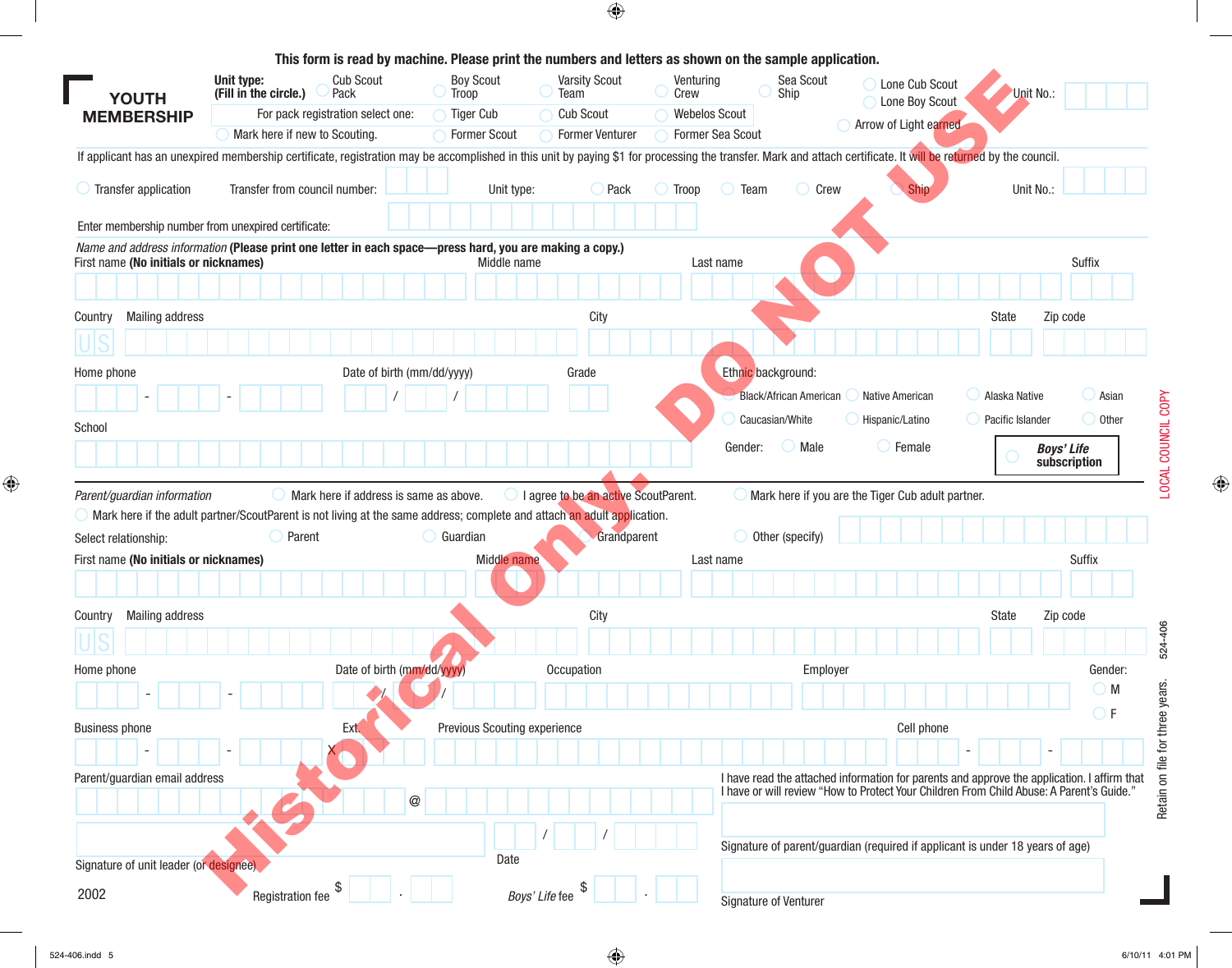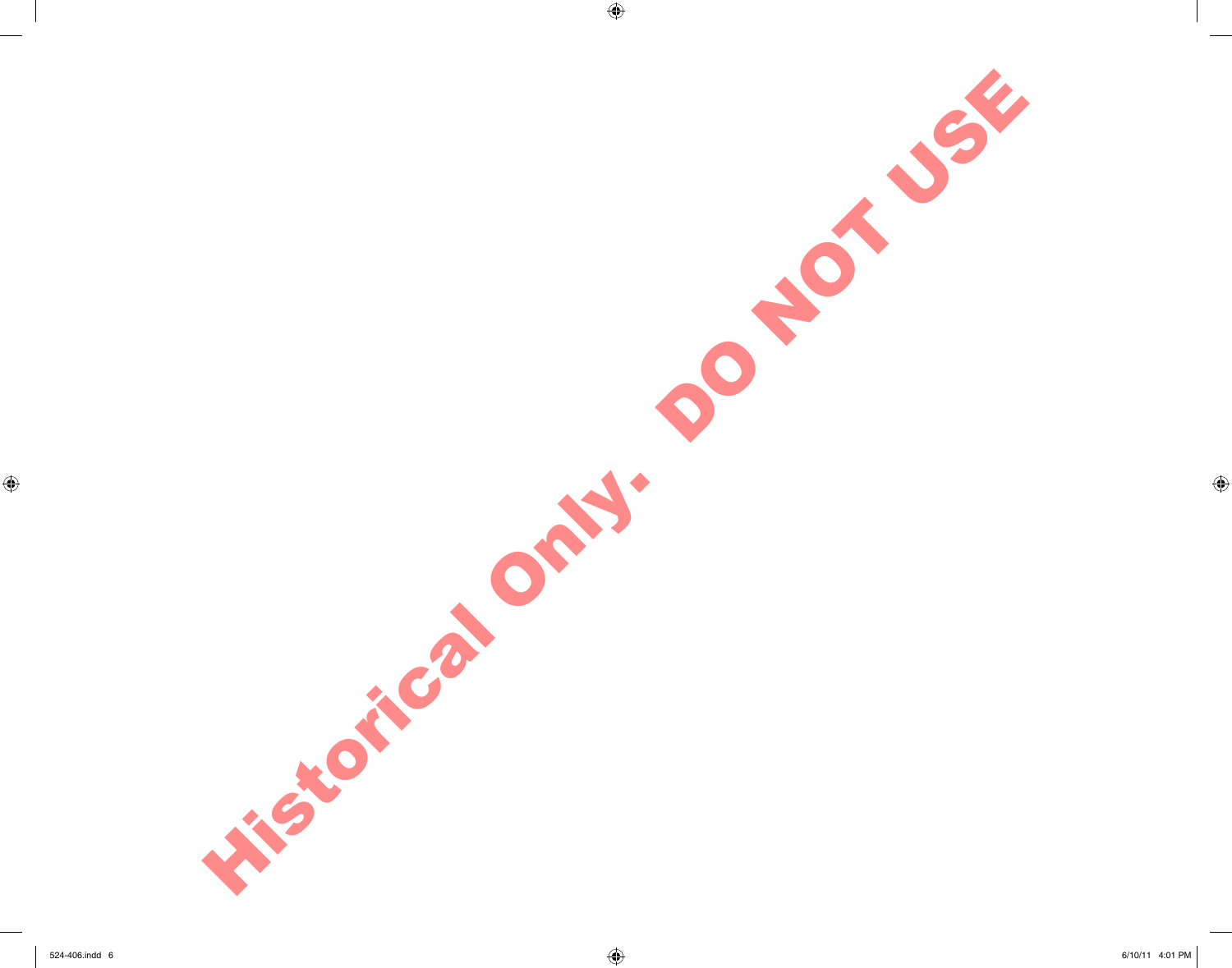$\bigoplus$ 

| YOUTH                                                                                                                                                                                                           | Unit type:<br>(Fill in the circle.) | <b>Cub Scout</b><br>Pack               | <b>Boy Scout</b><br>Troop | <b>Varsity Scout</b><br>Team           | Venturing<br>Crew    | Sea Scout<br>Ship             | Lone Cub Scout<br>Lone Boy Scout                                                                                                                                                     | Unit No.:                |                                   |
|-----------------------------------------------------------------------------------------------------------------------------------------------------------------------------------------------------------------|-------------------------------------|----------------------------------------|---------------------------|----------------------------------------|----------------------|-------------------------------|--------------------------------------------------------------------------------------------------------------------------------------------------------------------------------------|--------------------------|-----------------------------------|
| <b>MEMBERSHIP</b>                                                                                                                                                                                               |                                     | For pack registration select one:      | <b>Tiger Cub</b>          | Cub Scout                              | <b>Webelos Scout</b> |                               | Arrow of Light earned                                                                                                                                                                |                          |                                   |
|                                                                                                                                                                                                                 | Mark here if new to Scouting.       |                                        | <b>Former Scout</b>       | <b>Former Venturer</b>                 | Former Sea Scout     |                               |                                                                                                                                                                                      |                          |                                   |
| If applicant has an unexpired membership certificate, registration may be accomplished in this unit by paying \$1 for processing the transfer. Mark and attach certificate. It will be returned by the council. |                                     |                                        |                           |                                        |                      |                               |                                                                                                                                                                                      |                          |                                   |
| $\bigcirc$ Transfer application                                                                                                                                                                                 | Transfer from council number:       |                                        |                           | Unit type:<br>$\bigcirc$ Pack          | Troop                | Team<br>Crew<br>$\bigcirc$    | <b>Ship</b>                                                                                                                                                                          | Unit No.:                |                                   |
| Enter membership number from unexpired certificate:                                                                                                                                                             |                                     |                                        |                           |                                        |                      |                               |                                                                                                                                                                                      |                          |                                   |
| Name and address information (Please print one letter in each space-press hard, you are making a copy.)<br>First name (No initials or nicknames)                                                                |                                     |                                        |                           | Middle name                            | Last name            |                               |                                                                                                                                                                                      |                          | Suffix                            |
|                                                                                                                                                                                                                 |                                     |                                        |                           |                                        |                      |                               |                                                                                                                                                                                      |                          |                                   |
|                                                                                                                                                                                                                 |                                     |                                        |                           |                                        |                      |                               |                                                                                                                                                                                      |                          |                                   |
| <b>Mailing address</b><br>Country                                                                                                                                                                               |                                     |                                        |                           | City                                   |                      |                               |                                                                                                                                                                                      | State                    | Zip code                          |
|                                                                                                                                                                                                                 |                                     |                                        |                           |                                        |                      |                               |                                                                                                                                                                                      |                          |                                   |
| Home phone                                                                                                                                                                                                      |                                     | Date of birth (mm/dd/yyyy)             |                           | Grade                                  |                      | Ethnic background:            |                                                                                                                                                                                      |                          |                                   |
|                                                                                                                                                                                                                 |                                     |                                        |                           |                                        |                      | <b>Black/African American</b> | Native American                                                                                                                                                                      | $\bigcirc$ Alaska Native | $\bigcirc$ Asian                  |
|                                                                                                                                                                                                                 |                                     |                                        |                           |                                        |                      | Caucasian/White               | Hispanic/Latino                                                                                                                                                                      | Pacific Islander         | $\bigcirc$ Other                  |
|                                                                                                                                                                                                                 |                                     |                                        |                           |                                        |                      |                               |                                                                                                                                                                                      |                          |                                   |
|                                                                                                                                                                                                                 |                                     | Mark here if address is same as above. |                           | O I agree to be an active ScoutParent. |                      | Male<br>Gender:<br>O          | $\bigcirc$ Female<br>Mark here if you are the Tiger Cub adult partner.                                                                                                               |                          | <b>Boys' Life</b><br>subscription |
| School<br>Parent/guardian information<br>O Mark here if the adult partner/ScoutParent is not living at the same address; complete and attach an adult application.<br>Select relationship:                      | Parent                              |                                        | $\bigcirc$ Guardian       |                                        | Grandparent          | Other (specify)               |                                                                                                                                                                                      |                          |                                   |
|                                                                                                                                                                                                                 |                                     |                                        | Middle name               |                                        | Last name            |                               |                                                                                                                                                                                      |                          | Suffix                            |
| First name (No initials or nicknames)                                                                                                                                                                           |                                     |                                        |                           |                                        |                      |                               |                                                                                                                                                                                      |                          |                                   |
| <b>Mailing address</b><br>Country                                                                                                                                                                               |                                     |                                        |                           | City                                   |                      |                               |                                                                                                                                                                                      | State                    | Zip code                          |
|                                                                                                                                                                                                                 |                                     |                                        |                           |                                        |                      |                               |                                                                                                                                                                                      |                          |                                   |
|                                                                                                                                                                                                                 |                                     | Date of birth (mm/dd/vyyy              |                           | Occupation                             |                      | Employer                      |                                                                                                                                                                                      |                          | Gender:                           |
|                                                                                                                                                                                                                 |                                     |                                        |                           |                                        |                      |                               |                                                                                                                                                                                      |                          | $\bigcirc$ M                      |
|                                                                                                                                                                                                                 |                                     |                                        |                           |                                        |                      |                               |                                                                                                                                                                                      |                          | IF.                               |
|                                                                                                                                                                                                                 |                                     | Ext.                                   |                           | Previous Scouting experience           |                      |                               | Cell phone                                                                                                                                                                           |                          |                                   |
|                                                                                                                                                                                                                 |                                     |                                        |                           |                                        |                      |                               |                                                                                                                                                                                      |                          |                                   |
|                                                                                                                                                                                                                 |                                     | @                                      |                           |                                        |                      |                               | I have read the attached information for parents and approve the application. I affirm that I have or will review "How to Protect Your Children From Child Abuse: A Parent's Guide." |                          |                                   |
| Home phone<br><b>Business phone</b><br>Parent/guardian email address<br>Signature of unit leader (or designee)                                                                                                  |                                     |                                        |                           | Date                                   |                      |                               | Signature of parent/guardian (required if applicant is under 18 years of age)                                                                                                        |                          |                                   |

 $\bigoplus$ 

 $\bigoplus$